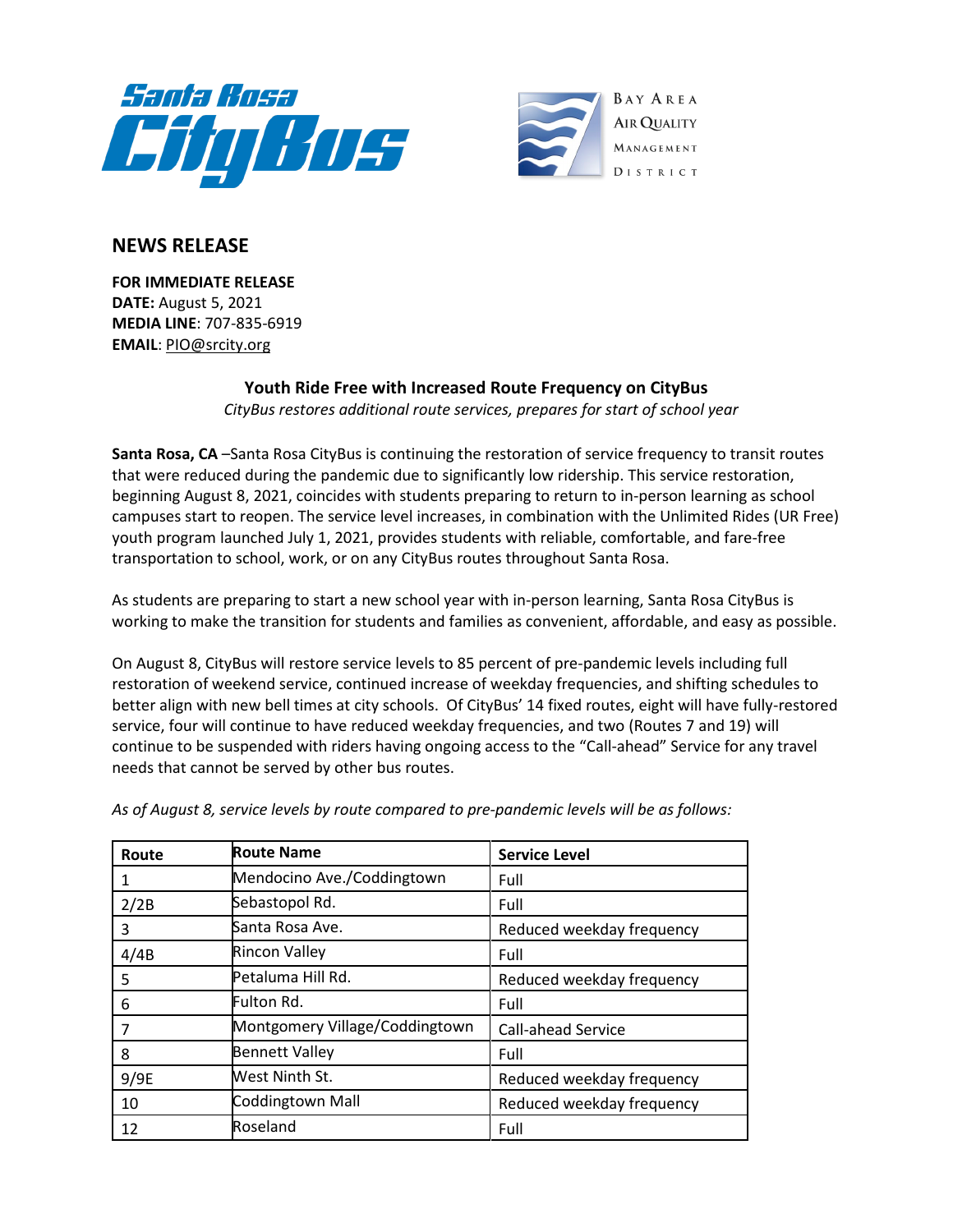| 15 | Stony Point Rd.                | Full                            |
|----|--------------------------------|---------------------------------|
| 16 | Oakmont (deviated fixed-route) | Full                            |
| 18 | <b>East Circulator</b>         | Reduced weekday span of service |
| 19 | <b>North Circulator</b>        | <b>Call-ahead Service</b>       |

Service restoration continues to be guided by a framework responsive to ridership patterns, geographic equity, access to schools and other key destinations, and rider input. While the new schedules will not meet all riders' needs, it is the City's hope that the service increase will be a significant improvement. The City aims to be able to implement a second service increase in December 2021.

CityBus Unlimited Rides (UR Free) youth program, launched on July 1, 2021, provides fare-free transit to the approximately 30,000 school age youth through grade 12, including those who are home-schooled or are homeless. Fare-free transit helps remove a key financial barrier for families and youth traveling to school, working at a job or internship, or participating in an enriching extracurricular opportunity.

"I am happy and excited to support this program. As principal of Santa Rosa High School, I view the CityBus Youth UR Free program as a tremendous support for our students and their families, providing free and reliable transportation that will help improve our student's attendance and academic performance," said Kimberly Johnson-Clissold, Ph.D., Santa Rosa High School Principal.

There is no application process for youth to ride free on CityBus. Students and youth in grades 9 through 12 can simply show a student ID or special pass when boarding the bus to take advantage of the UR Free program. Students and youth who need a replacement card or who do not have a student ID can visit the CityBus Transit Mall kiosk located on Second Street with proof of age to be issued a temporary pass until school starts. A student ID is not required for youth through grade 8 – they may simply climb onboard and ride. CityBus will be working directly with local schools and programs serving youth to ensure that all youth have access to the Unlimited Rides program. Youth who are experiencing homelessness are also eligible to participate in the program, regardless of current residence or school address.

Students currently account for twelve percent of all trips on CityBus. The Unlimited Rides (UR Free) Youth program is modeled after the Sacramento Regional Transit agencies effort where youth were provided fare-free transit and ridership increased 106% within one-year of implementation. CityBus looks forward to welcoming back past riders and introducing new riders to the convenience and reliability of CityBus.

The Unlimited Rides (UR Free) Youth program is a triple bottom line sustainability program as it is a significant step forward in the City's carbon reduction efforts, reduces financial costs for working families and improves access to education. With a grant source, the Bay Area Air Quality Management District's Transportation Fund for Clean Air (TFCA) grant program, restricted to programs and projects that improve air quality in the Bay Area, this program fulfils a significant strategy detailed with in the City's Climate Action Plans as well as meeting critical local components of the State of California Affordable Housing and Sustainable Communities, Bay Area Commuter Benefits Program, Downtown Station Area Specific Plan, and SB 743 aimed at mitigating vehicle miles traveled (VMT). CityBus's Unlimited Rides Program is aimed at improving affordability, greenhouse gas reduction, and supporting housing development in Santa Rosa.

For more information about CityBus UR Free programs, visit [srcity.org/CityBus](https://srcity.org/1036/Transit-and-CityBus)